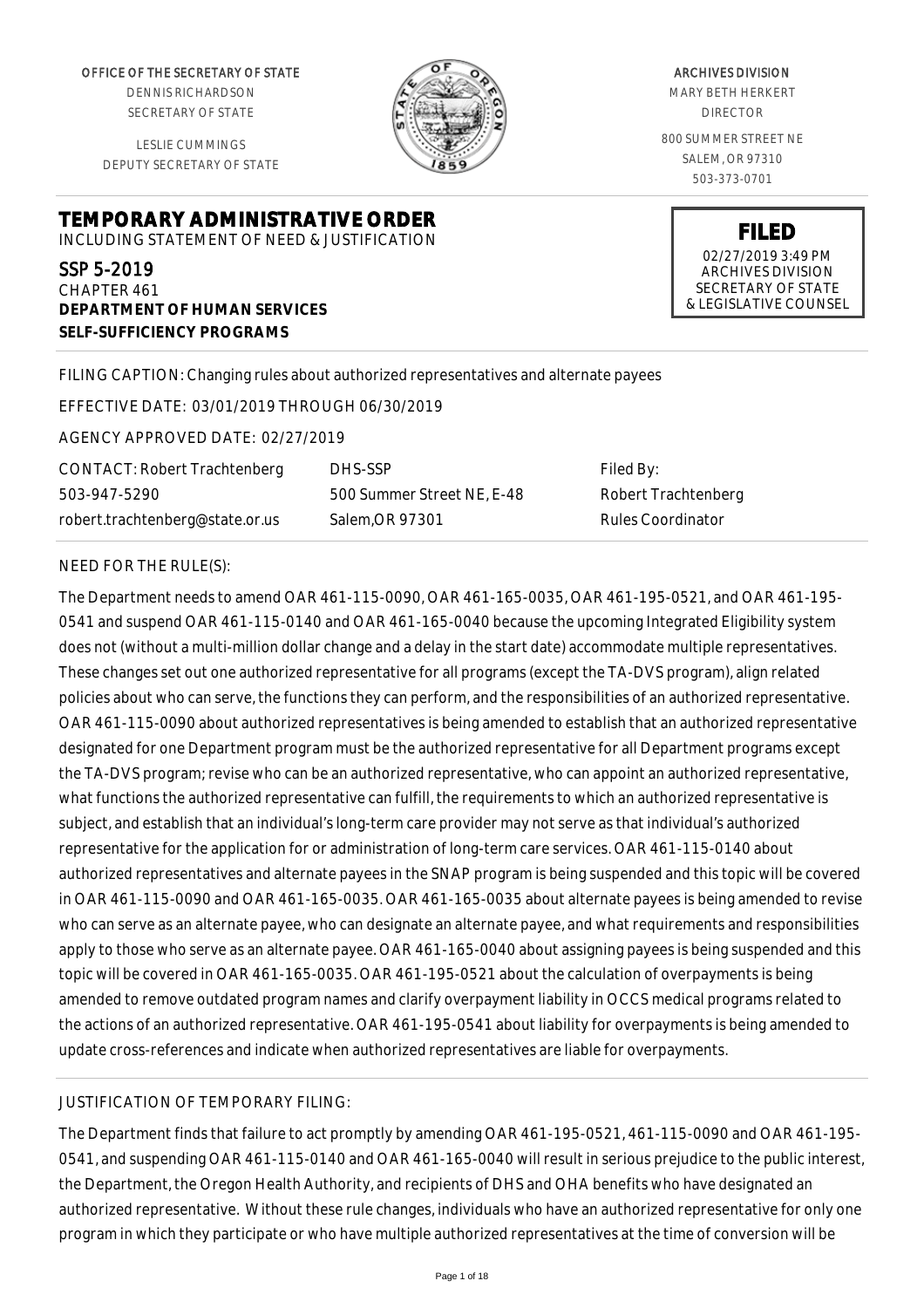converted to Integrated Eligibility without an authorized representative. For individuals who are not able to manage their own affairs, this could result in a loss of benefits and place them at risk. In addition, without adopting these rule changes by March 1, 2019, there will be insufficient time to implement the policy and complete the necessary case actions and coding in time for implementation of Integrated Eligibility. A change to the Integrated Eligibility system to accommodate multiple authorized representatives would cost several million dollars and delay the date on which the system is scheduled to go live. If the conversion of cases results in loss of authorized representative designations, the Department will be out of compliance with federal regulations that require Medicaid agencies to allow individuals to choose an authorized representative. These changes set out one authorized representative for all programs (except the TA-DVS program), align related policies about who can serve, the functions they can perform, and the responsibilities of an authorized representative.

# DOCUMENTS RELIED UPON, AND WHERE THEY ARE AVAILABLE:

None.

# RULES:

461-115-0090, 461-115-0140, 461-165-0035, 461-165-0040, 461-195-0521, 461-195-0541

### AMEND: 461-115-0090

RULE SUMMARY: OAR 461-115-0090 about authorized representatives is being amended to establish that an authorized representative designated for one Department program must be the authorized representative for all Department programs except the TA-DVS program. This amendment also revises who can be an authorized representative, who can appoint an authorized representative, what functions the authorized representative can fulfill, and the requirements to which an authorized representative is subject. Finally, this amendment establishes that an individual's long-term care provider may not serve as that individual's authorized representative for the application for or administration of long-term care services. These changes are part of the shift to the use of an Integrated Eligibility system.

CHANGES TO RULE:

# 461-115-0090 Authorized Representatives; General ¶

(1) The head of household, spouse (see OAR 461-001-0000), or any other responsible member of the household may designate aterm "Department" in this rule refers to the Department of Human Services and the Oregon Health Authority.¶

(2) The term "eligibility determination group" in this rule refers to all individuals whose financial and non-financial information is considered in determining program eligibility.¶

(3) An authorized representative to act on behalf of the household in making application for the program, in reporting changes, in obtaining benefits, or in using benefitsmay not be established for the Temporary Assistance for Domestic Violence Survivors (TA-DVS) program.¶

(4) Unless limited elsewhere in this rule, the authorized representative may do one or more of the following:¶ (a) With the exception of the Authorized Representative designation form, complete, sign, and submit any applications, renewals, or documents on the applicant or recipient's behalf.¶

(b) Receive copies of the applicant or recipient's notices and other communications from the Department.¶ ( $2c$ ) In all programs except the SNAP program, Act on behalf of the applicant or recipient in any or all other matters with the Department must allow a person or persons of the applicant's choice to act as the authorized representative unless the person may cause harm to the client.¶

(5) The following individuals may appoint an authorized representative on a form designated by the Department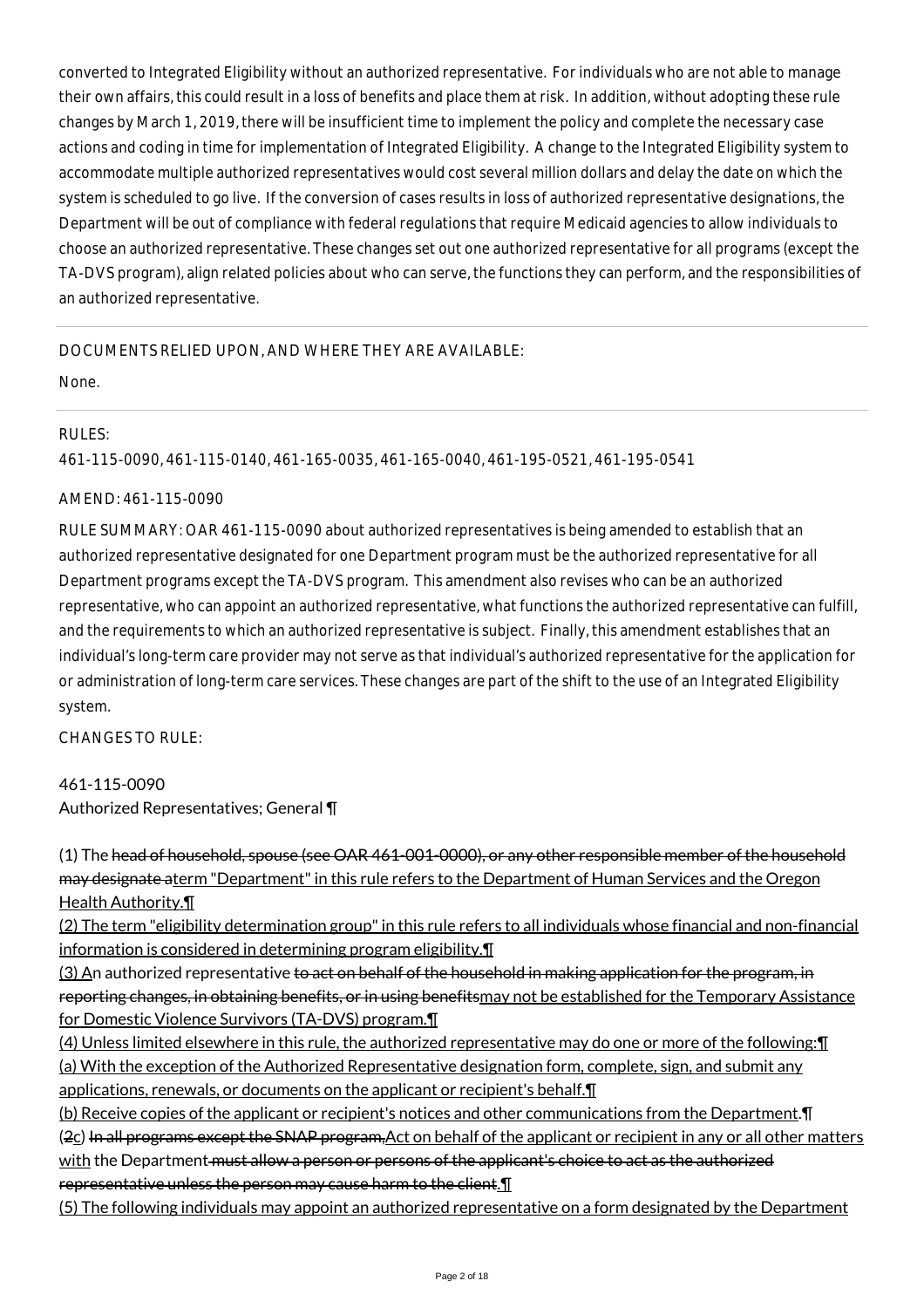subject to the limitations listed in sections (7) - (12) of this rule unless the individuals are included in the eligibility determination group (see section 2 of this rule) solely for the purpose of determining eligibility based on tax filing status:¶

(a) In all programs, the head of household (see OAR 461-001-0015), primary person (see OAR 461-001-0000), or may be considered as having a conflict of interesprimary contact (see OAR 410-200-0015) of any age.¶ (b) Any individual age 18 and older who is included in each eligibility determination group of the head of household, primary person, or primary contact.¶

(3c) IAn all programs except the SNAP and TA-DVS programs, if an authorized representative is needed but individual given legal guardianship or power of attorney for an individual age 18 and older who is included in each eligibility determination group of the head of household, primary person, or primary contact.¶

(d) If the Department has determined that an authorized representative is needed based on the individual's physical or mental capacity to handle their own affairs, and an authorized representative has not been designated by the elientindividual, the Department will may appoint one.

(46) In the SNAP program:¶

(a) ExThe Department accepts as limited by sections (5) and (6) this rule, the s designation of an authorized representative via any of the following methods which must include either a handwritten or electiron of an authorized representative must be made in writing by an adult member of the household.¶

(b) The selection and authority of an authorized representative is further limited byic signature of both the individual designating the authorized representative and the authorized representative¶

(a) The Internet;¶

(b) E-mail;¶

(c) Mail;¶

(d) Telephonic recording;¶

(e) In person; or¶

(f) Other electronic means.¶

(7) An authorized representative designated for one program is the authorized representative for all programs and benefits of the head of household, primary person, or primary contact, excluding the TA-DVS program and long-term care (see OAR 461-001-0000) services (see sections (3) and (11) of this rule).¶

(8) The following may not serve as an authorized representative: ¶

(a) An individual serving an Intentional Program Violation (see OAR 461-1195-0140601), unless the Department determines no one else is available to serve as the authorized representative.¶

(5b) A client who resides in a drug addiction or alcoholic Homeless meal providers for homeless SNAP recipients. I

(c) A person who may cause harm to the individual.¶

(d) A person who may have a conflict of interest.¶

(e) Department employees or an employee of a contractor involved in the certification or issuance processes for Department program benefits, unless a designated Department official determined no one else is available to serve as an authorized representative and has given approval.¶

(f) Retailers who are authorized to accept Department Electronic Benefit Transfer (EBT) cards, unless a designated Department official determined no one else is available to serve as an authorized representative and has given approval.¶

(9) An individual who resides in a Substance Use Disorder (SUD) treatment center identified in OAR 461-135- 0550( $\angle$ ) may apply for SNAP program benefits only through an authorized representative. The authorized representative must be an designated employee of andthe treatment center. The employee must complete the authorized representative form designated by the center. The

(6) A clientDepartment. ¶

(10) An individual with a disability (see OAR 461-001-0015) who participates in the SNAP program while residing in a group living facility (see OAR 461-001-0015) may participatearrangement (GLA) may apply through an authorized representative or on his or hetheir own behalf, at the option of the group living facility (see OAR 461-135-0510(2)(e)).¶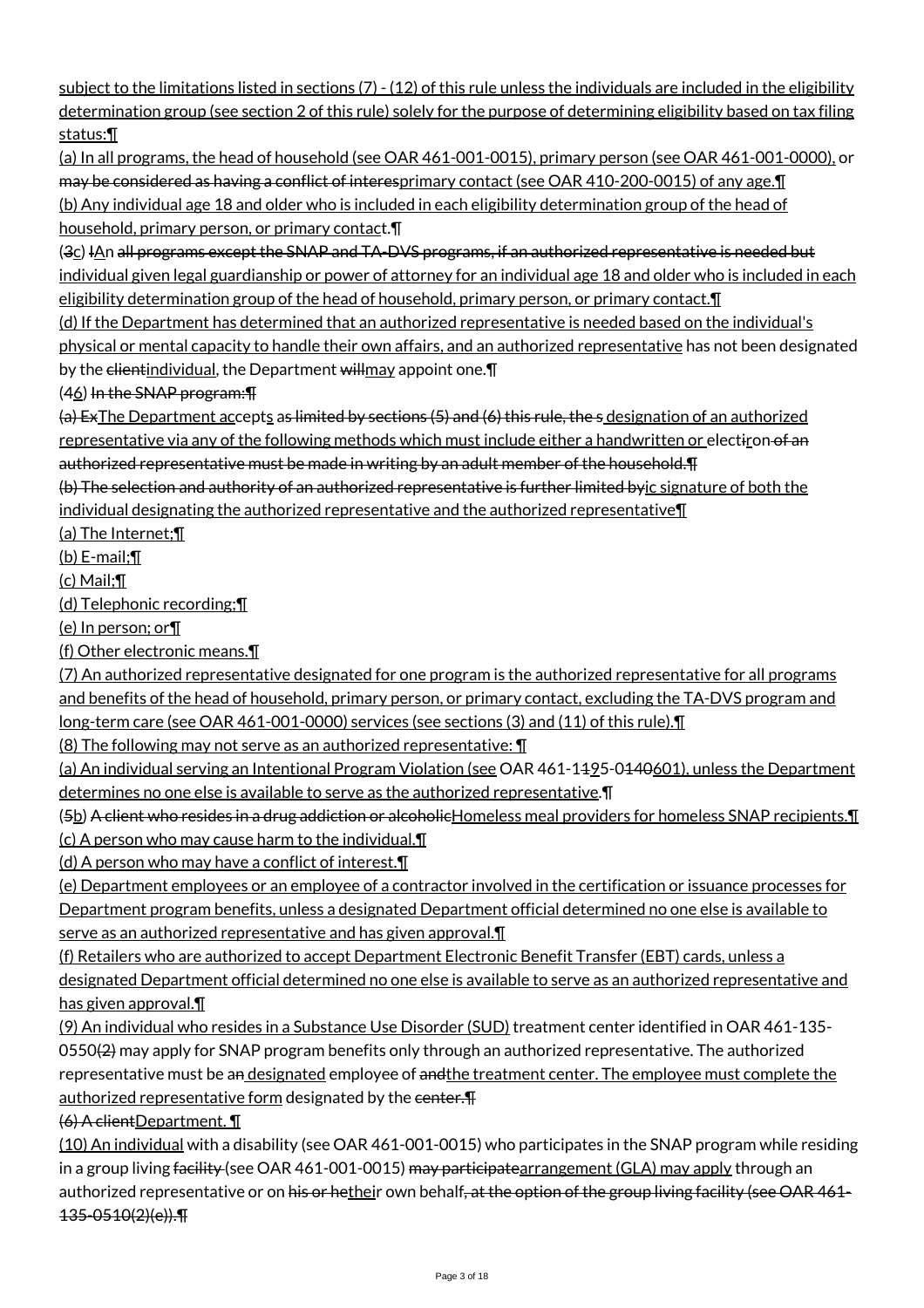(7). The GLA must determine if a resident may apply on their own behalf based on the resident's physical and mental ability to handle their own affairs. Inf the TANF program, a person not related to the dependent child may serve as authorized representative is a designated employee of the GLA, the employee must complete the authorized representative for alternate payee for not more than 60 days. The

(8) A designee of a correctional facility may apply for OSIPM and QMB on behalf of an individual, wm designated by the Department.¶

(11) An individual's long-term care services provider cannot serve as the individual's authorized representative for the administration of and application for long-term care services.¶

(12) While the individual is residing in a correctional facility, for the purpose of es or during a temporary period of hospitablishing eligibility for medical assistance until the release of the individual from the correctional facility or during a period of hospitalization that occurs outside of the correctional facilityzation that occurs outside of the correctional facility, a designee of a correctional facility may apply for OSIPM and QMB programs on behalf of an individual for the purpose of establishing eligibility for medical assistance.¶

(a) The designee may obtain information necessary to determine eligibility for medical assistance, including the person's Social Security number or information that is not otherwise subject to disclosure under ORS 411.320 or ORS 413.175. ¶

(b) The information obtained under subsection (a) of this section may be used only for the purpose of assisting the person in applying for medical assistance and may not be re-disclosed without the authorization of the individual.¶

(9) In the TA-DVS program, a person may only serv13) The authorized representative must maintain the confidentiality of any information provided by the Department regarding the represented individual.¶

(14) An individual or organization ceases to be asn authorized representative during the 90-day eligibility period. If the eligibility period closes before 90 days, the authorized representative is no longer able to act on behalf of the household. A new authorized representative must be designated at each new eligibility periodwhen: [1]

(a) A represented individual notifies the Department that the designation is terminated;¶

(b) A represented individual appoints a different authorized representative;¶

(c) The authorized representative notifies the Department that the designation is terminated;¶

(d) The Department determines the authorized representative is no longer permitted to be the authorized representative; or¶

(e) There is a change in the legal authority upon which the individual or organization's authority was based.¶ (15) An authorized representative who knowingly misrepresents information provided to the Department may be

subject to overpayments (see OARs 461-195-0501 and 461-195-0541) in addition to other penalties:¶

(a) In group living (see OAR 461-001-0015) arrangements or substance use disorder (SUD) treatment centers, the facility may be prosecuted under applicable federal or state law.¶

(b) For other authorized representatives not covered by subsection (a) of this section, the Department may prohibit the person from serving as a representative for one year.

Statutory/Other Authority: ORS 409.050, 411.060, 411.404, 411.816, 412.014, 412.049, 413.085, 414.685, 329A.500

Statutes/Other Implemented: ORS 409.010, 411.060, 411.404, 411.447, 411.816, 412.014, 412.049, 411.117, 329A.500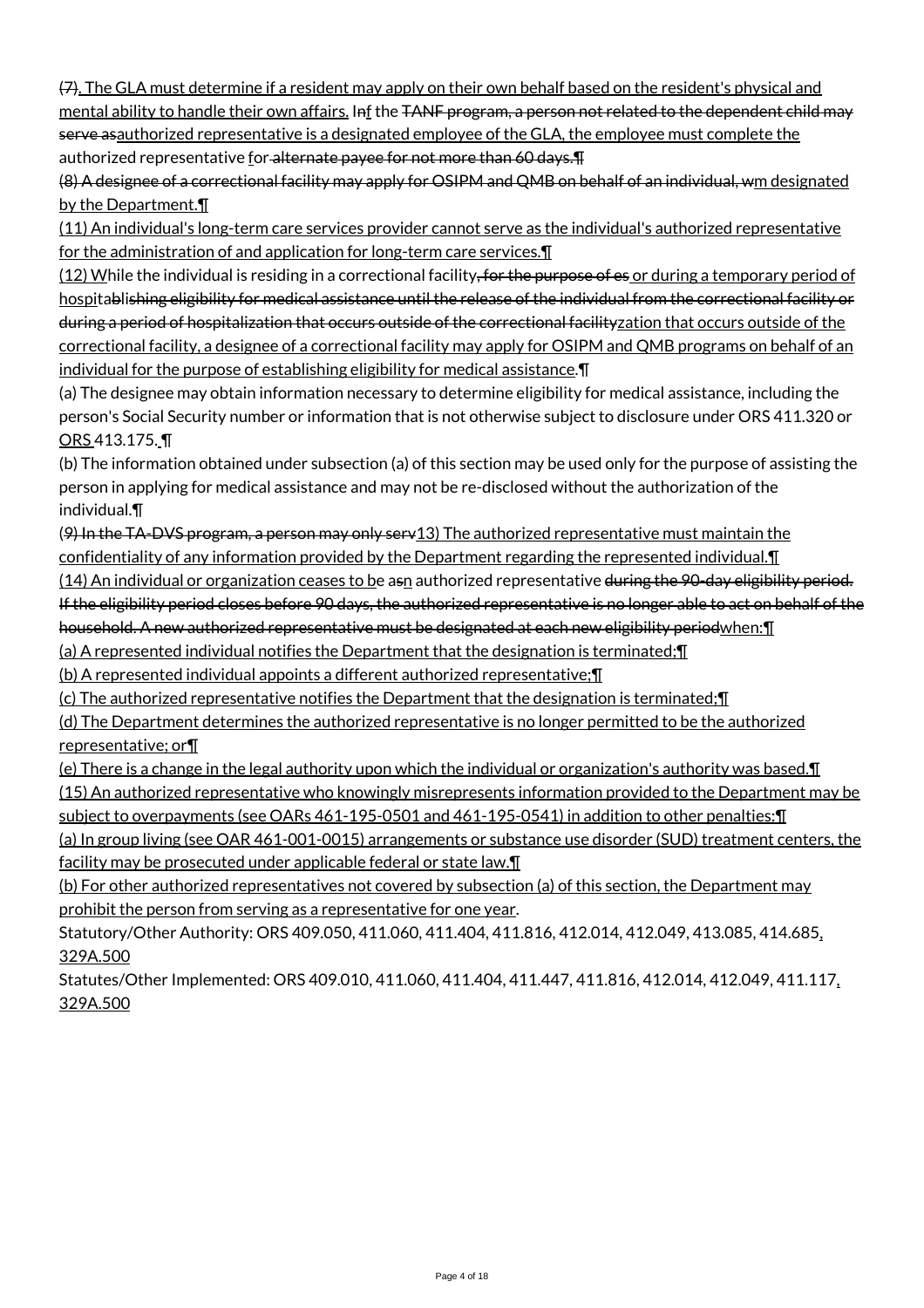#### SUSPEND: 461-115-0140

RULE SUMMARY: OAR 461-115-0140 about authorized representatives and alternate payees in the SNAP program is being suspended because this topic will be covered in OAR 461-115-0090 and OAR 461-165-0035.

CHANGES TO RULE:

#### 461-115-0140

Authorized Representative or Alternate Payee; SNAP

In the SNAP program:¶

(1) None of the following may serve as authorized representative (see OAR 461-115-0090) or alternate payee:¶ (a) An individual serving an Intentional Program Violation, unless the Department determines no one else is available to serve as the authorized representative.¶

(b) A landlord or a vendor of goods or items who deals directly with the client, including a retailer authorized to accept SNAP benefits.¶

(c) Employees of the Department or an employee of a contractor involved in the certification and issuance processes for SNAP benefits, unless authorized in writing by the designee of the Department's SNAP Program Manager. The designee must determine no one else is available to serve as the authorized representative.¶ (d) A provider of meals for the homeless.¶

(2) An authorized representative or alternate payee who knowingly misrepresents the circumstances of the filing group (see OAR 461-110-0370) or misuses SNAP benefits is subject to penalty as follows:¶

(a) In group living (see OAR 461-001-0015) situations or treatment programs for drug addiction or alcohol abuse, the facility may be prosecuted under applicable federal or state law.¶

(b) For other authorized representatives and alternate payees not covered by subsection (a) of this section, the Department may prohibit the person from serving as a representative or payee for one year.¶

(3) Except as provided by this rule or by OAR 461-115-0090, a client may select his or her authorized

representative or alternate payee.

Statutory/Other Authority: ORS 411.816

Statutes/Other Implemented: ORS 411.816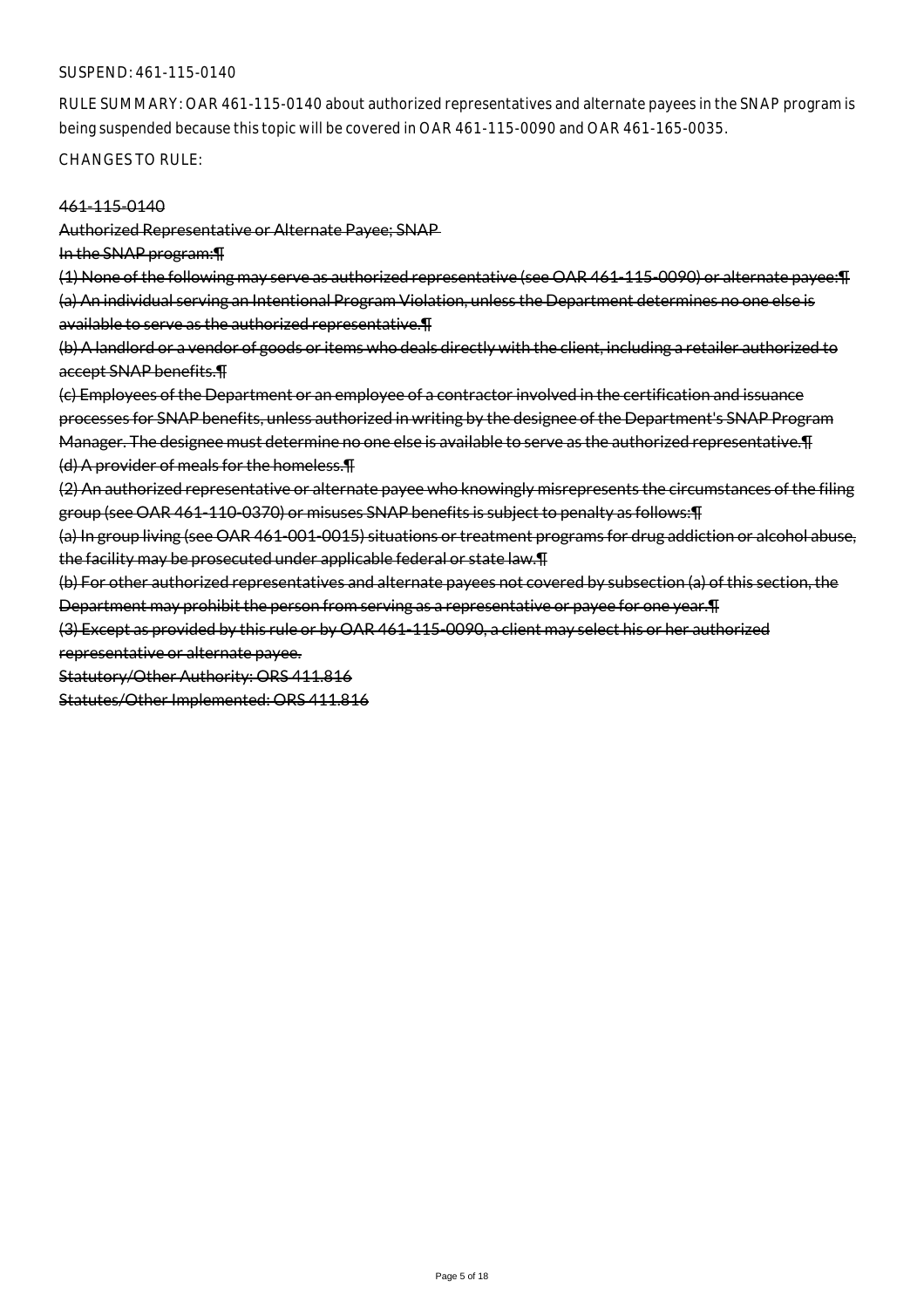# AMEND: 461-165-0035

RULE SUMMARY: OAR 461-165-0035 about alternate payees is being amended to revise who can serve as an alternate payee, who can designate an alternate payee, and what requirements and responsibilities apply to those who serve as an alternate payee. These changes are part of the use of an Integrated Eligibility system.

CHANGES TO RULE:

461-165-0035 Alternate Payees; EBT ¶

(1) An alternate payee may not be established in the TA-DVS program.¶

(2) An alternate payee may be used to obtain and use benefits for the benefit group (see OAR 461-110-0750) when benefits are issued by electronic benefit transfer (EBT).¶

(2) Except as provided in section (5) of this rule, an alternate payee may be used any time the primary person, the spouse of the primary person,.¶

(3) The following individuals may appoint an alternate payee in writing on a form designated by the Department. The form must include the signatures of both the individual designating the alternate payee and the alternate payee:¶

(a) In all programs, the head of household (see OAR 461-001-0015) of any age, primary person (see OAR 461-001- 0000 and OAR 461-001-0015) of any age, primary contact (see OAR 410-200-0015) orf another responsible adult member of the filing group names one in writingy age, authorized representative (see OAR 461-115-0090), and any other member age 18 or older of the group applying.¶

(b) An individual given legal guardianship or power onf a form designated by the Department torney for an individual age 18 and older.¶

(3c) The branch office may appoint an emergency In the OSIP and OSIPM programs, a community spouse (see OAR 461-001-0030).¶

(4) If an alternate payee i<del>f the adult filing group members are temporarily unable to act ass needed and all</del> responsible members of the group applying are temporarily unable to act as a payee, the Department may appoint an emergency alternate payee.¶

 $(45)$  When an alternate payee is named, the Department  $\frac{may}{l}$  issues an EBT card and personal identification number (PIN) for that personor other program benefits to the alternate payee. I

(6) The following may not serve as an alternate payee:¶

(a) An individual serving an Intentional Program Violation (see OAR 461-195-0601), unless the Department

determines no one else is available to serve as the alternate payee.¶

(b) Homeless meal providers for homeless SNAP recipients.¶

(c) A person who may cause harm to the individual.¶

(d) A person who may have a conflict of interest.¶

(5A) For child care benefits in the ERDC, JOBS, JOBS Plus, and TANF programs, an alternate payee may not be a Department-approved child care provider or acting on behalf of a Department-approved child care provide

Department employees or an employee of a contractor involved in the certification or issuance processes for

Department program benefits, unless a designated Department official determined no one else is available to serve as an alternate payee and has given approval.¶

(B) Retailers who are authorized to accept Department Electronic Benefit Transfer (EBT) cards, unless a designated Department official determined no one else is available to serve as an alternate payee and has given approval.¶

(7) The power to act as an alternate payee for an individual ends when:¶

(a) The represented individual notifies the Department that the designation is terminated;¶

(b) The alternate payee notifies the Department that the designation is terminated;¶

(c) The Department determines the alternate payee is no longer permitted to be the alternate payee; or¶

(d) There is a change in the legal authority upon which the individual or organization's authority was based.¶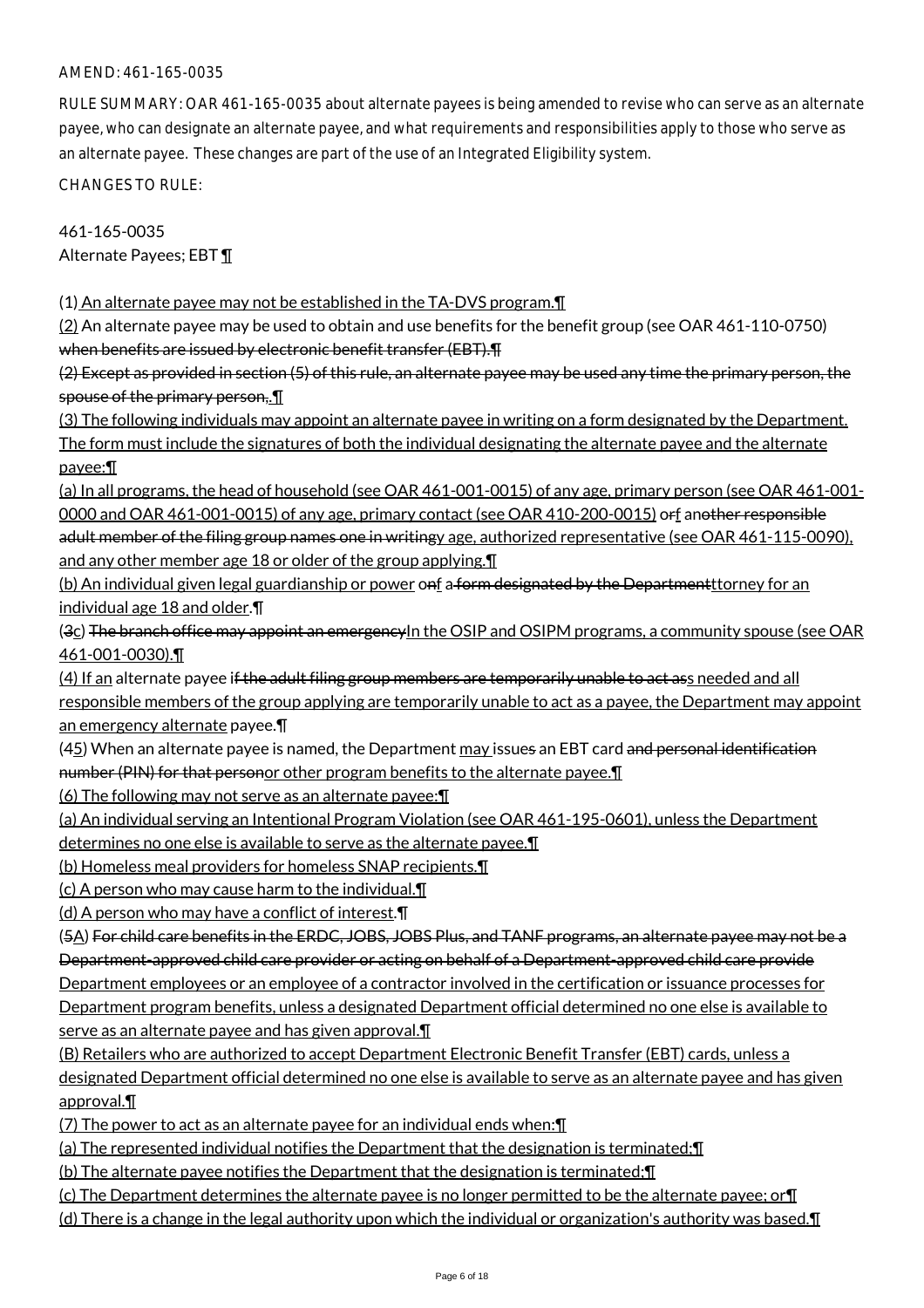(8) An alternate payee who misuses Department benefits is subject to penalty as follows:¶

(a) In group living (see OAR 461-001-0015) arrangements or substance use disorder (SUD) treatment centers identified in OAR 461-135-0550, the facility may be prosecuted under applicable federal or state law. I (b) For other alternate payees not covered by subsection (a) of this section, the Department may prohibit the

person from serving as a payee for one year.

Statutory/Other Authority: ORS 409.050, 411.060, 411.070, 411.816, 412.049, 329A.500, 411.404, 412.014, 413.085, 414.685

Statutes/Other Implemented: ORS 409.010, 411.060, 411.070, 411.816, 412.049, 329A.500, 411.404, 412.014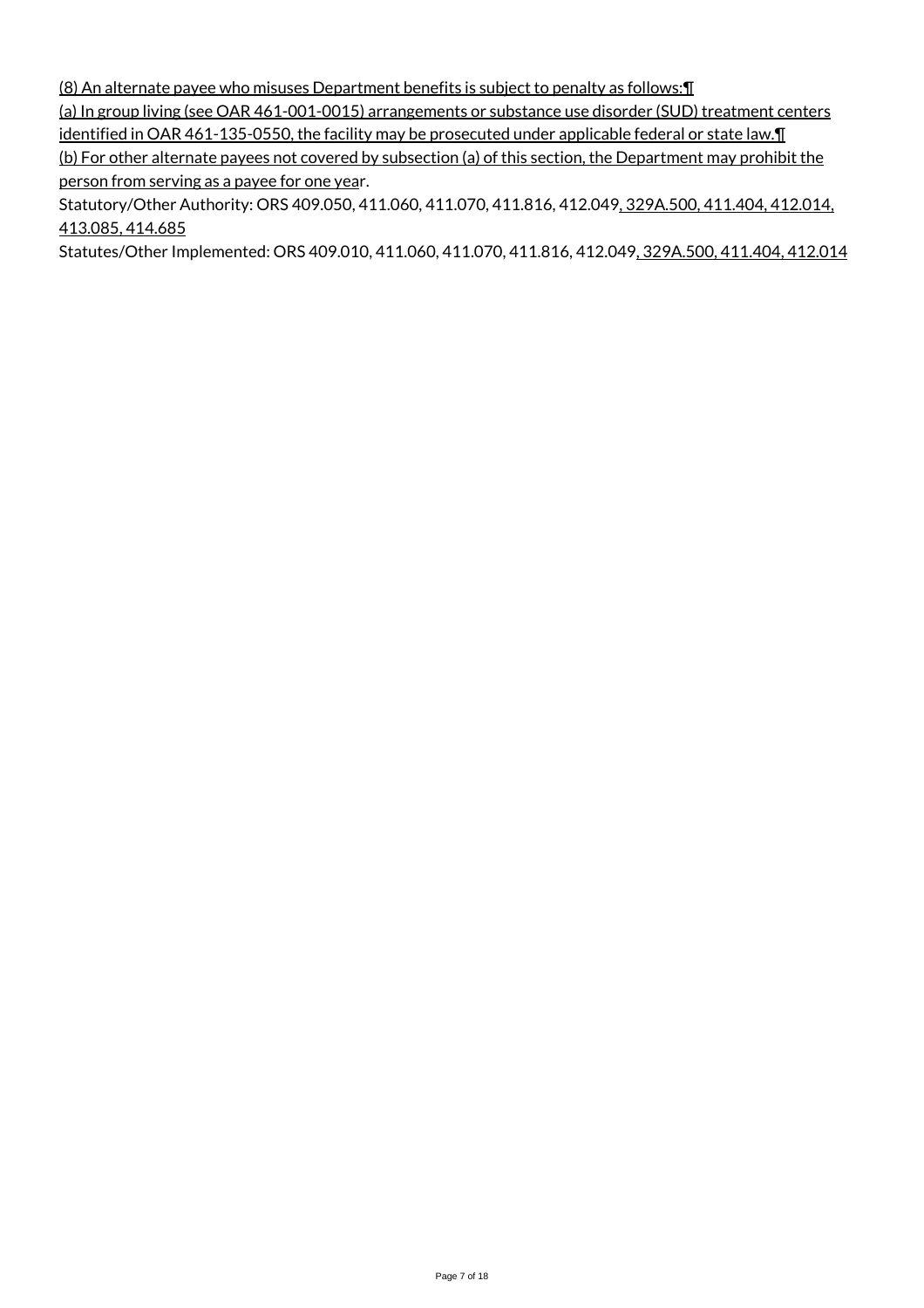### SUSPEND: 461-165-0040

RULE SUMMARY: OAR 461-165-0040 about assigning payees is being suspended because this topic will be covered in OAR 461-165-0035.

CHANGES TO RULE:

### 461-165-0040

Assigning Payee; Not EBT

When benefits are not issued by EBT, a person may be payee for a case regardless of whether they receive

benefits on that case. They may be the payee for more than one program or case. The payee is:¶

(1) The primary person; or¶

(2) An authorized representative.

Statutory/Other Authority: ORS 411.060

Statutes/Other Implemented: ORS 418.040, 412.049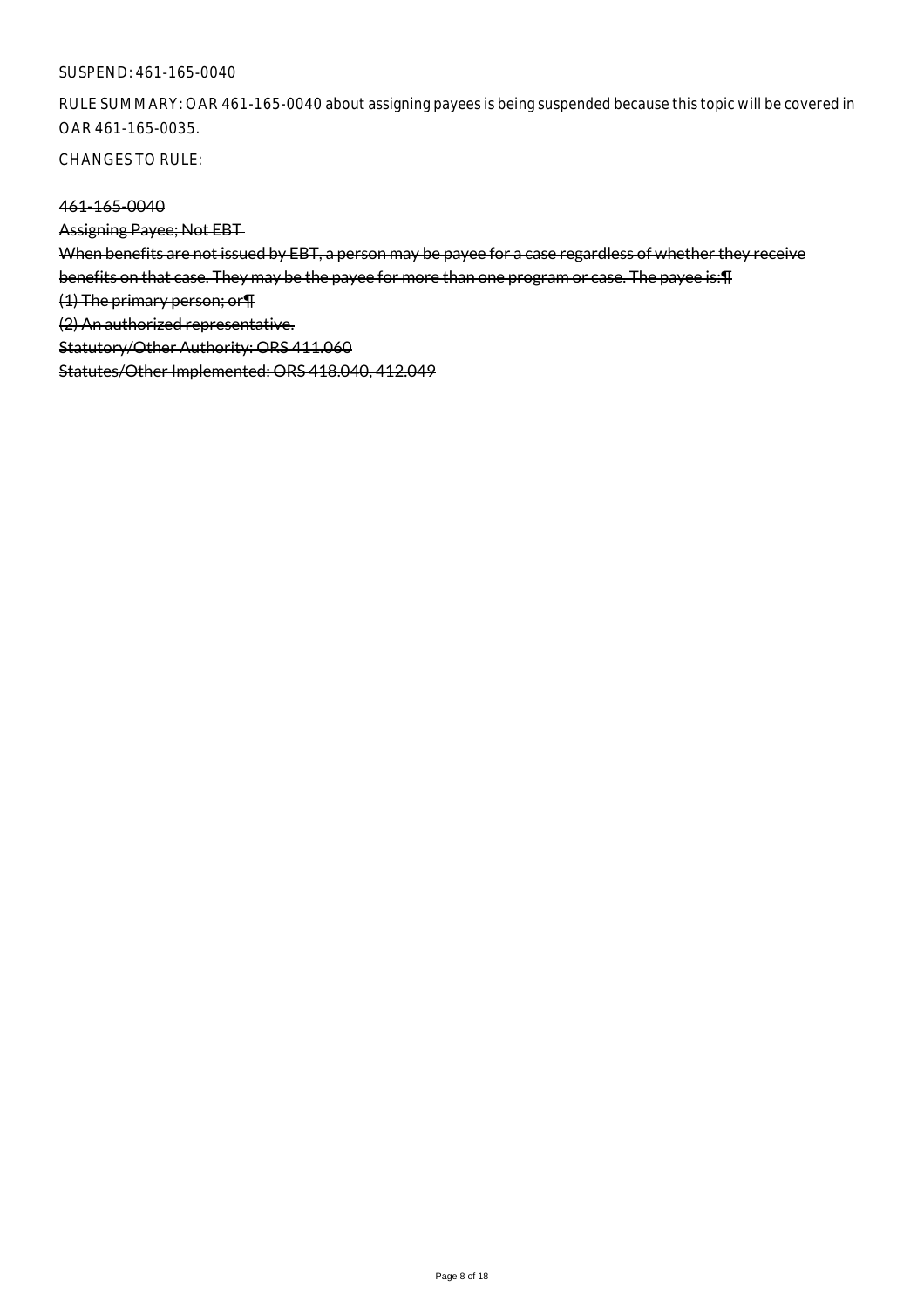### AMEND: 461-195-0521

RULE SUMMARY: OAR 461-195-0521 about the calculation of overpayments is being amended to remove outdated program names and clarify overpayment liability in OCCS medical programs related to the actions of an authorized representative. These changes are part of updating authorized representative rules for Integrated Eligibility. CHANGES TO RULE:

# 461-195-0521 Calculation of Overpayments ¶

This rule specifies how the Department calculates an overpayment (see OAR 461-195-0501).¶ (1) The Department calculates an overpayment by determining the amount the client received or the payment made by the Department on behalf of the client that exceeds the amount for which the client was eligible.¶ (2) When a filing group, OCCS Medical programs household group (see OAR 410-200-0015), ineligible student, or authorized representative (see OAR 461-115-0090 and OAR 410-200-0015) fails to report income, the Department calculates and determines the overpayment by assigning unreported income to the applicable budget month without averaging the unreported income, except:¶

(a) A client's earned income reported quarterly from the Employment Department is considered received by the client in equal amounts during the months identified in the report.¶

(b) In the ERDC, MAA, MAF, REF, SNAP, and TANF programs, a client's actual self-employment income is annualized retrospectively to calculate the overpayment.¶

(c) In the OCCS Medical programs, if actual income is not available for the months in which an overpayment occurred, a client's actual self-employment income (see OAR 410-200-0015) received during the year when an overpayment occurred is annualized to calculate an overpayment.¶

(3) When using prospective budgeting (see OAR division 461-150) and the actual income differs from the amount determined under OAR 461-150-0020(2), there may be a client error overpayment (see OAR 461-195-0501) only when the filing group, ineligible student, or authorized representative withheld information, failed to report a change, or provided inaccurate information. In such a case, the Department uses the actual income to determine the amount of an overpayment.¶

(4) When using anticipated income for the OCCS Medical programs and the actual income differs from the amount determined under OAR 410-200-0310, there may be a client error overpayment only when the OCCS Medical programs household group (see OAR 410-200-0015) or authorized representative (see OAR 410-200-0015) knowingly withheld information, failed to report a change, or provided inaccurate information. In such a case, the Department uses the actual income to determine the amount of an overpayment.¶

(5) When a filing group, ineligible student, or authorized representative fails to report all earned income within the reporting time frame, the earned income deduction (see OAR 461-160-0160, 461-160-0190, 461-160-0430, 461-160-0550, and 461-160-0552) is applied as follows:¶

(a) In the OSIP, OSIPM, QMB, and REFM programs, the Department allows the earned income deduction.¶ (b) In the MAA, MAF, REF, and TANF programs, the Department allows the earned income deduction when good cause (see section (6) of this rule) exists.¶

(c) In the SNAP program, no deduction is applied to earned income if the amount or source of income was not timely reported.¶

(6) For the purposes of OAR 461-195-0501 to 461-195-0561, "good cause" means circumstances beyond the client's reasonable control that caused the client to be unable to report income timely and accurately.¶ (7) When support is retained:¶

(a) In the TANF program, the amount of support (other than cash medical support) the Department of Justice retains as a current reimbursement each month is added to other income to determine eligibility (see OAR 461- 001-0000). When a client is not eligible for TANF program benefits, the overpayment is offset by the support the Department of Justice retains as a current reimbursement.¶

(b) In the medical programs, the amount of the cash medical support the Department retains each month is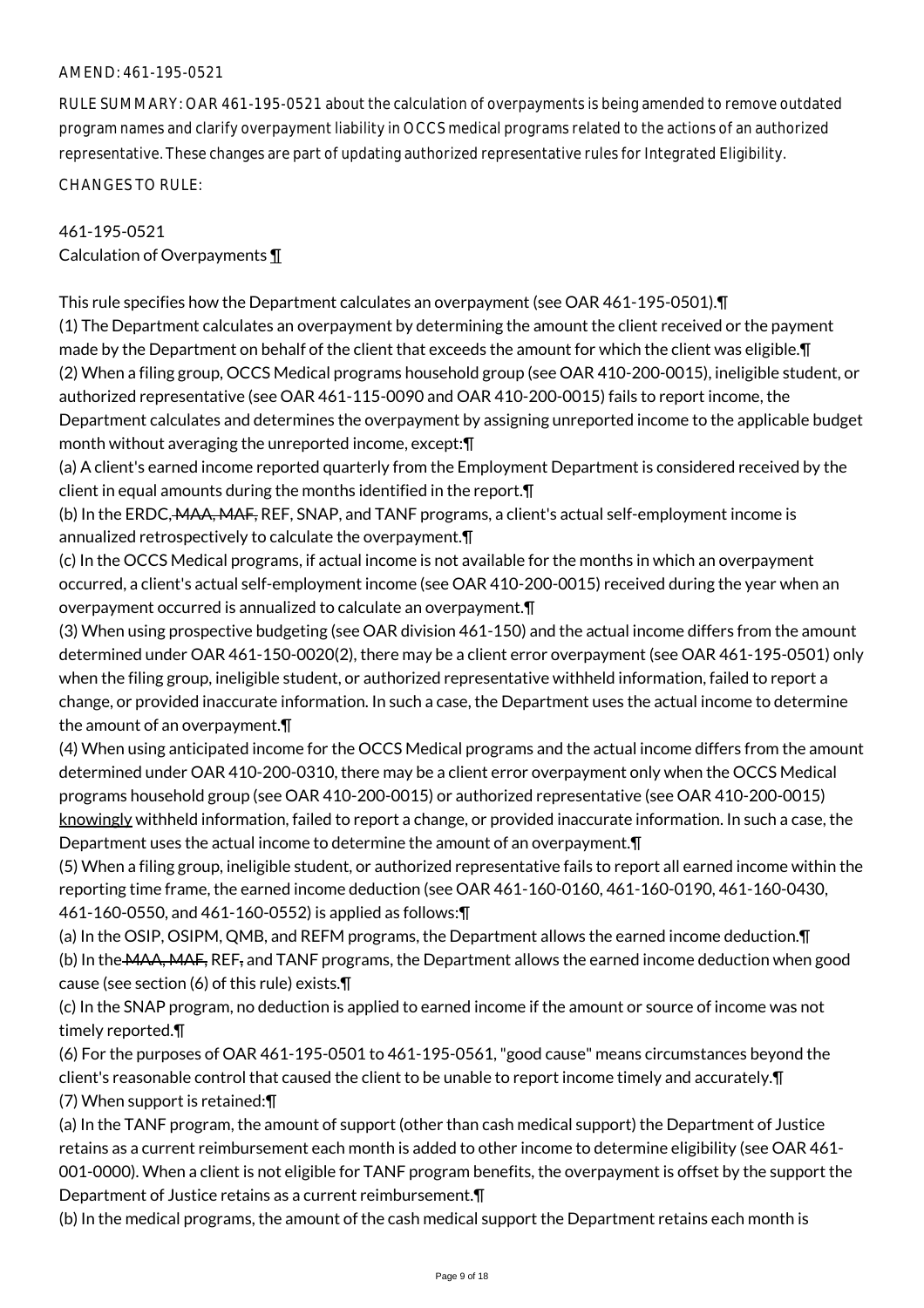excluded income and not used to determine eligibility for medical program benefits. When a client has incurred a medical program overpayment, the overpayment is offset by the amount of the cash medical support the Department retains during each month of the overpayment.¶

(8) In the REF and TANF programs, when a client directly receives support used to determine eligibility or calculate benefits, the overpayment is:¶

(a) If still eligible for REF or TANF program benefits, the amount of support the client received directly; or¶ (b) If no longer eligible for REF or TANF program benefits, the amount of program benefits the client received.¶ (9) When an overpayment occurs due to the failure of an individual to reimburse the Department, when required by law to do so, for benefits or services (including cash medical support) provided for a need for which that individual is compensated by another source, the overpayment is limited to the lesser of the following:¶ (a) The amount of the payment from the Department;¶

(b) Cash medical support; or¶

(c) The amount by which the total of all payments exceeds the amount payable for such a need under the Department's rules.¶

(10) Benefits paid during a required notice period (see OAR 461-175-0050, OAR 410-200-0120) are included in the calculation of the overpayment when:¶

(a) The filing group, OCCS Medical programs household group (see OAR 410-200-0015), ineligible student, or authorized representative (see OAR 461-115-0090 and OAR 410-200-0015) failed to report a change within the reporting time frame under OAR 461-170-0011 or OAR 410-200-0235; and¶

(b) Sufficient time existed for the Department to adjust the benefits to prevent the overpayment if the filing group, OCCS Medical program household group (see OAR 410-200-0015), ineligible student, or authorized representative (see OAR 461-115-0090 and OAR 410-200-0015) had reported the change at any time within the reporting time frame.¶

(11) In the SNAP program:¶

(a) If the benefit group (see OAR 461-110-0750) was categorically eligible, there is no overpayment based on resources.¶

(b) For a filing group (see OAR 461-110-0370) found eligible for SNAP program benefits under OAR 461-135- 0505(1)(a) to (c), and the actual income made the group ineligible for the related program, the group remains categorically eligible for SNAP program benefits as long as the eligibility requirement under OAR 461-135- 0505(1)(d) is met. A benefit group of one or two individuals would be entitled to at least the minimum SNAP program benefit allotment under OAR 461-165-0060.¶

(c) For a filing group found eligible for SNAP program benefits only under OAR 461-135-0505(1)(d), and the actual income equals or exceeds 185 percent of the Federal Poverty Level, the filing group is no longer categorically eligible. The overpayment is the amount of SNAP program benefits incorrectly received.¶

(12) In the OSIP and OSIPM programs, when a client does not pay his or her share of the cost of services (see OAR 461-160-0610) or the OSIP-EPD or OSIPM-EPD program participant fee (see OAR 461-160-0800) in the month in which it is due, an overpayment is calculated as follows:¶

(a) All payments made by the Department on behalf of the client during the month in question are totaled, including but not limited to any payment for:¶

# (A) Capitation;¶

- (B) Long term care services;¶
- (C) Medical expenses for the month in question;¶
- (D) Medicare buy-in (when not concurrently eligible for an MSP);¶
- (E) Medicare Part D;¶

(F) Mileage reimbursement;¶

(G) Special needs under OAR 461-155-0500 to 461-155-0710; and¶

(H) Home and community-based care (see OAR 461-001-0030), including home delivered meals and non-medical transportation.¶

(b) Any partial or late liability payment made by a client receiving home and community-based care in-home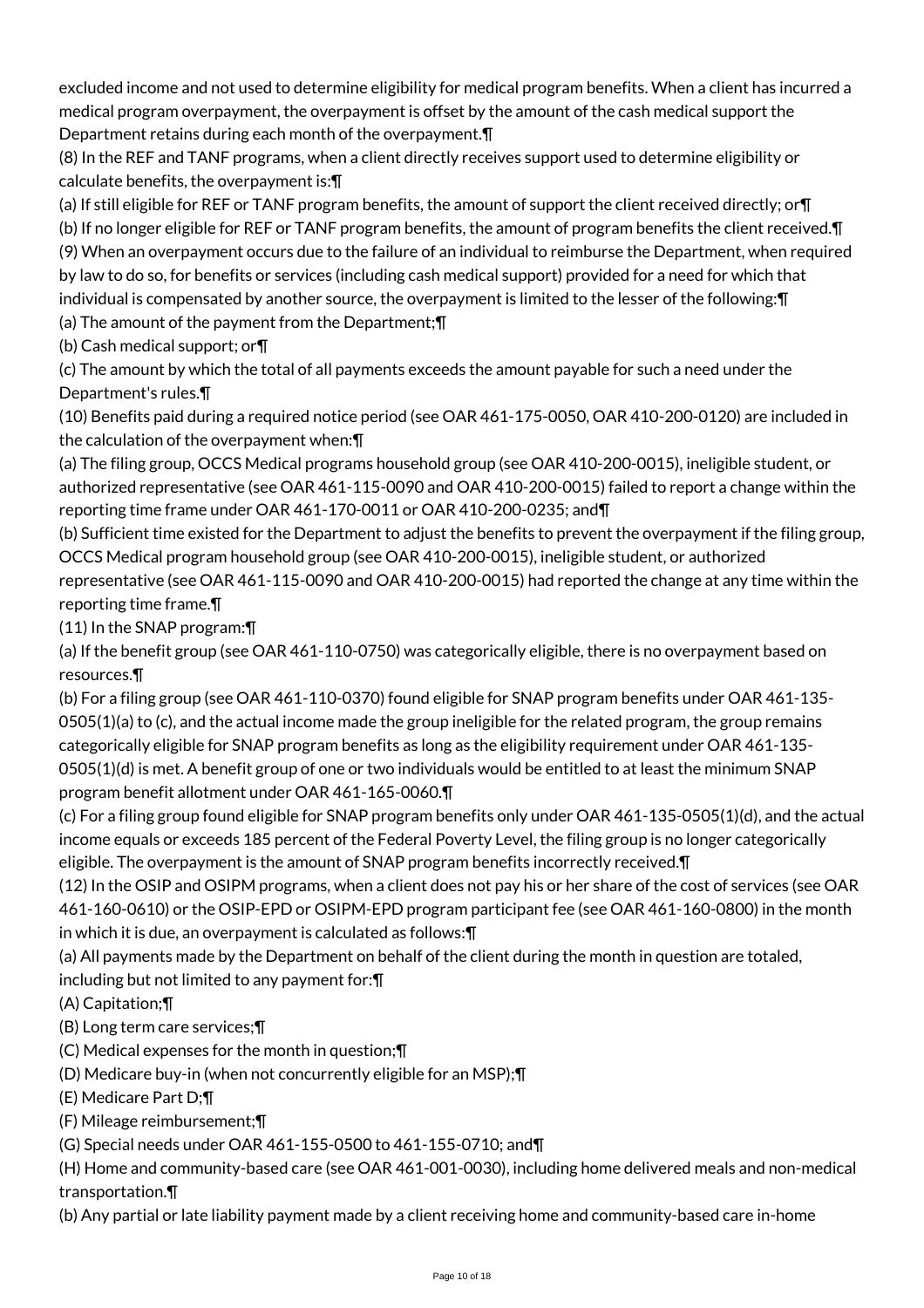services or participant fee paid by an OSIP-EPD or OSIPM-EPD program client is subtracted from the total calculated under subsection (a) of this section. The remainder, if any, is the amount of the overpayment.¶

(13) When a client's liability is unreduced pending the outcome of a contested case hearing about that liability the overpayment is the difference between the liability amount determined in the final order and the amount, if any, the client has repaid.¶

(14) In the OCCS Medical programs, OSIPM, QMB, and REFM programs if the client was not eligible for one program, but during the period in question was eligible for another program:¶

(a) With the same benefit level, there is no overpayment.¶

(b) With a lesser benefit level, the overpayment is the amount of medical program benefit payments made on behalf of the client exceeding the amount for which the client was eligible.¶

(15) When an overpayment is caused by administrative error (see OAR 461-195-0501), any overpayment of GA, OSIP, REF, SFPSS, or TANF program benefits is not counted as income when determining eligibility for the OCCS Medical programs, OSIPM, and REFM programs.¶

(16) Credit against an overpayment is allowed as follows:¶

(a) In the GA, REF, and TANF programs, a credit is allowed for a client's payment for medical services made during the period covered by the overpayment, in an amount not to exceed the Department fee schedule for the service, but credit is not allowed for an elective procedure unless the Department authorized the procedure prior to its completion.¶

(b) In the SNAP program, if the overpayment was caused by unreported earned income, verified child care costs are allowed as a credit to the extent the costs would have been deductible under OAR 461-160-0040 and 461- 160-0430.¶

(c) In the SFPSS and TANF programs, if the overpayment is caused by reported earned income, a credit is allowed for the Post-TANF grant if the client meets eligibility under OAR 461-135-1250 and the client has received less than 12 months of Post-TANF program benefits.¶

(d) In all programs, for an underpayment of benefits in the program in which the overpayment occurred.¶ (17) In the SNAP program, in compliance with the American Recovery and Reinvestment Act of 2009, effective April 1, 2009 through September 30, 2009, the amount between the normal Thrifty Food Plan (TFP) benefit amount under this section and the increased TFP benefit amount under OAR 461-155-0190 is not counted in the overpayment amount unless the filing group was ineligible for SNAP program benefits. [Table not included. See ED. NOTE.see attached Table]¶

(18) In the REF program, when an individual used or accessed cash benefits in violation of OAR 461-165-

0010(8)(a), the amount of the overpayment is the amount of cash benefits the client used or accessed.¶ (19) In the SFPSS and TANF programs, when an individual used or accessed cash benefits in violation of OAR 461- 165-0010(9)(a), the amount of the overpayment is the amount of cash benefits the client used or accessed.¶ [ED. NOTE: Tables referenced are available from the agency.]

Statutory/Other Authority: 329A.500, 413.085, 414.685, ORS 409.050, 411.060, 411.070, 411.404, 411.660, 411.706, 411.816, 412.014, 412.049, 412.124, 414.231, HB 2089 (2013, Section 10)

Statutes/Other Implemented: 329A.500, ORS 409.010, 411.060, 411.070, 411.404, 411.620, 411.630, 411.635, 411.640, 411.660, 411.690, 411.706, 411.816, 412.014, 412.049, 412.124, 414.231, 416.350

RULE ATTACHMENTS DO NOT SHOW CHANGES. PLEASE CONTACT AGENCY REGARDING CHANGES.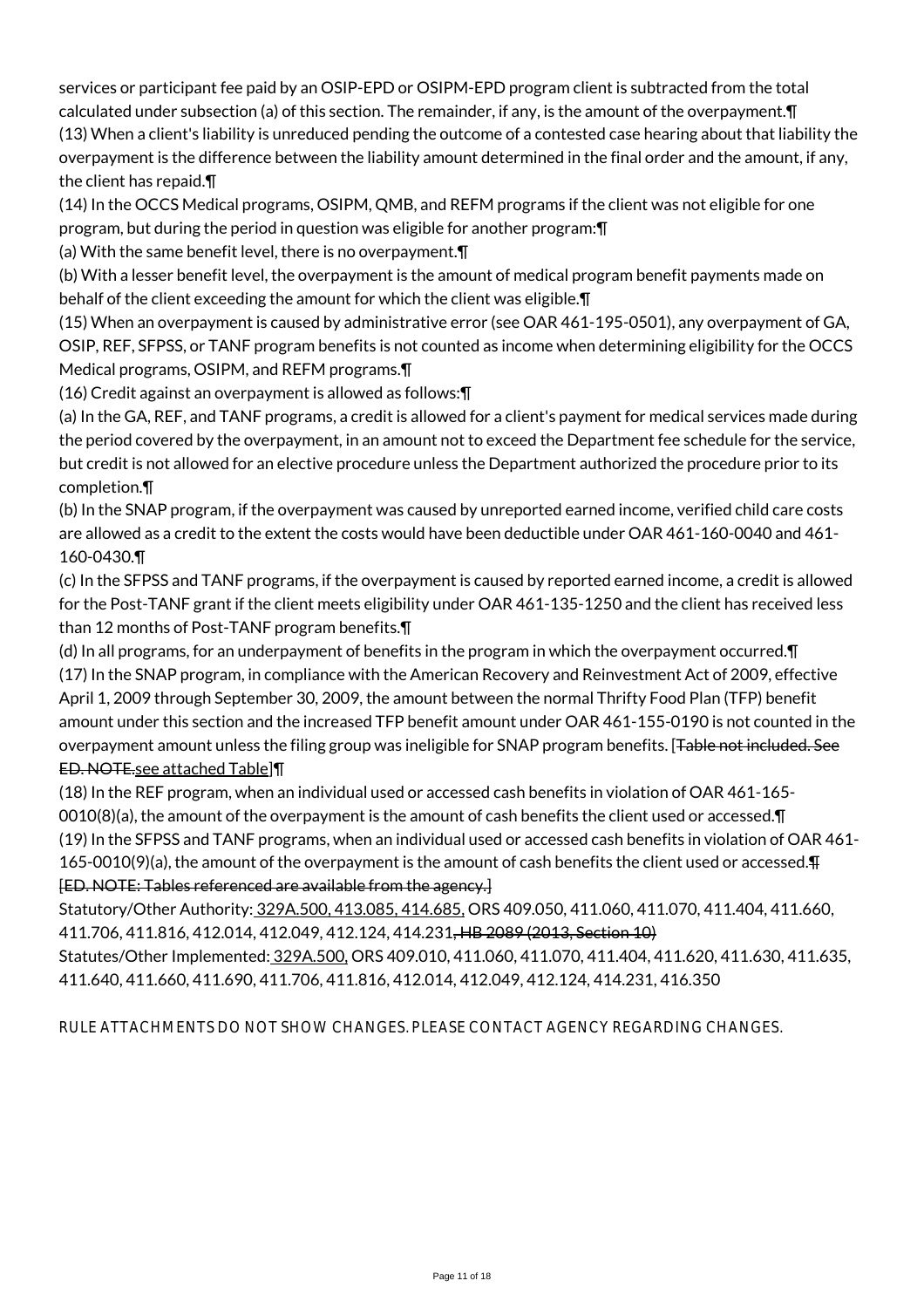This rule specifies how the Department calculates an *overpayment* (see OAR 461-195-0501).

- (1) The Department calculates an *overpayment* by determining the amount the client received or the payment made by the Department on behalf of the client that exceeds the amount for w h ich the client w as eligible.
- (2) When a filing group, OCCS M edical programs *household group* (see OAR 410-200-0015), in eligible student, or *authorized representative* (see OAR 461-115-0090 and OAR 410 - 200 - 0015 ) fails to report in come, the Department calculates and determines the *o v e r p a y m e n t* b y a s s i g n i n g u n r e p o r t e d i n c o m e t o t h e a p p l i c a b l e b u d g e t m o n t h w i t h o u t av e raging the unreported income, except:
	- (a) A client's earned income reported quarterly from the Employment Department is considered received by the client in equal amounts during the months identified in the report.
	- (b) In the ERD C, REF, SNAP, and TANF programs, a client's actual selfe m p lo y m entincome is annualized retrospectively to calculate the *overpayment*.
	- (c) In the OCCS M edical programs, if actual income is not available for the months in w hich an *o v e r p a y m e n t* o c curred, a client's actual self-employment income (see O A R 4 1 0 - 2 0 0 - 0 0 1 5 ) received during the year when an *overpayment* occurred is an nu a lized to calculate an *overpayment*.
- (3) When using prospective budgeting (see OAR division 461-150) and the actual income differs from the amount determined under OAR 4 6 1 - 150 - 00 2 0 (2), there may be a *client error overpayment* (see O A R 4 6 1 - 195 - 0 5 0 1) only when the filing group, ineligible student, or *authorized representative* with held inform ation, failed to report a change, or p r o v i d e d in a c c u r a te in form ation. In such a case, the D e p artment uses the actual income to d e t e r m in e th e a m o u n t o f a n *o v e r p a y m e n t*.
- (4) When using anticipated income for the OCCS Medical programs and the actual income differs from the amount determined under OAR 410-200-0310, there may be a *client e r r o r o v e r p a y m e n t* o n l y w h e n t h e O C C S M e d i c a l p r o g r a m s *hou s e h o l d g r o u p* ( s e e O A R 410 - 200 - 0015 ) o r *a u t h o r i z e d r e p r e s e n t a t i v e* ( s e e O A R 4 1 0 - 200 - 0 0 1 5 ) k n o w i n g l y w ith h e ld in form ation, failed to report a change, or provided in accurate in form ation. In su c h a c a s e , th e D e p a r t m e n t u s e s t h e a c t u a l in c o m e to d e t e r m in e the a m o u n t o f a n *o v e r p a y m e n t* .
- (5) When a filing group, ineligible student, or *authorized representative* fails to report all e a r n e d in c o m e w ithin the reporting time frame, the earned income deduction (see O A R 461 - 160 - 0 1 6 0 , 461 - 160 - 0190 , 4 6 1 - 160 - 0 4 3 0 , 4 6 1 - 160 - 055 0 , a n d 4 6 1 - 160 - 0552 ) i s a p p l i e d a s f o l l o w s :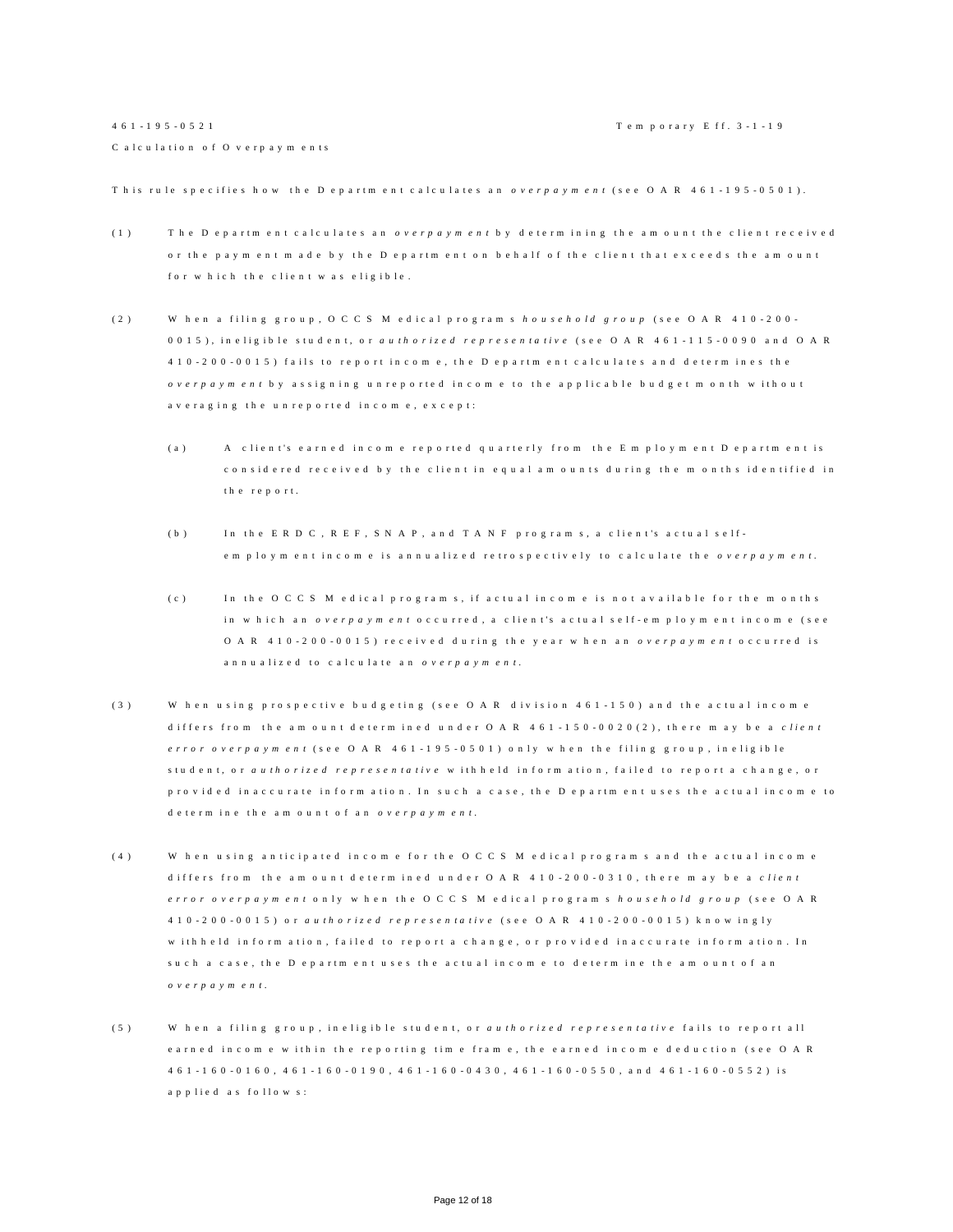- (a) In the O S IP, O S IP M, O M B, and R E F M programs, the D epartment allows the e a r n e d in c o m e d e d u c tion.
- (b) In the REF and TANF programs, the Department allows the earned income d e d u c tion when *good cause* (see section (6) of this rule) exists.
- (c) In the SNAP program, no deduction is applied to earned income if the amount or source of income was not timely reported.
- (6) F or the purposes of O A R  $461 195 0501$  to  $461 195 0561$ , "good cause" means circum stances beyond the client's reasonable control that caused the client to be unable to r e p o r t in c o m e tim e ly and accurately.
- (7) When support is retained:
	- (a) In the TANF program, the amount of support (other than cash medical support) the Department of Justice retains as a current reim bursement each month is added to other income to determine *e ligibility* (see OAR 461-001-0000). When a client is n o t e lig ible for T A N F program benefits, the *overpayment* is offset by the support the Department of Justice retains as a current reim bursement.
	- (b) In the medical programs, the amount of the cash medical support the Department r e tains e a ch m on th is excluded in come and not used to determine *e ligibility* for m e d i c a l p r o g r a m b e n e fits. Wh e n a c lient has incurred a m e d i c a l p r o g r a m *overpayment*, the *overpayment* is offset by the amount of the cash medical support the D epartm ent retains during each month of the *overpayment*.
- (8) In the REF and TANF programs, when a client directly receives support used to d e t e r m in e *e lig ibility* or calculate benefits, the *overpayment* is:
	- (a) If still eligible for R E F or T A N F program benefits, the amount of support the c lient received directly; or
	- (b) If no longer eligible for REF or TANF program benefits, the amount of program b e n e fits the client received.
- (9) When an *overpayment* occurs due to the failure of an individual to reimburse the D e p a r t m e n t, w h e n r e q u ir e d b y law to do so, for b e n e fits or services (in cluding cash m e d i c a l support) provided for a need for which that individual is compensated by another source, the *overpayment* is limited to the lesser of the following:
	- $(a)$  The amount of the payment from the Department;
	- (b) C a sh m e dical support; or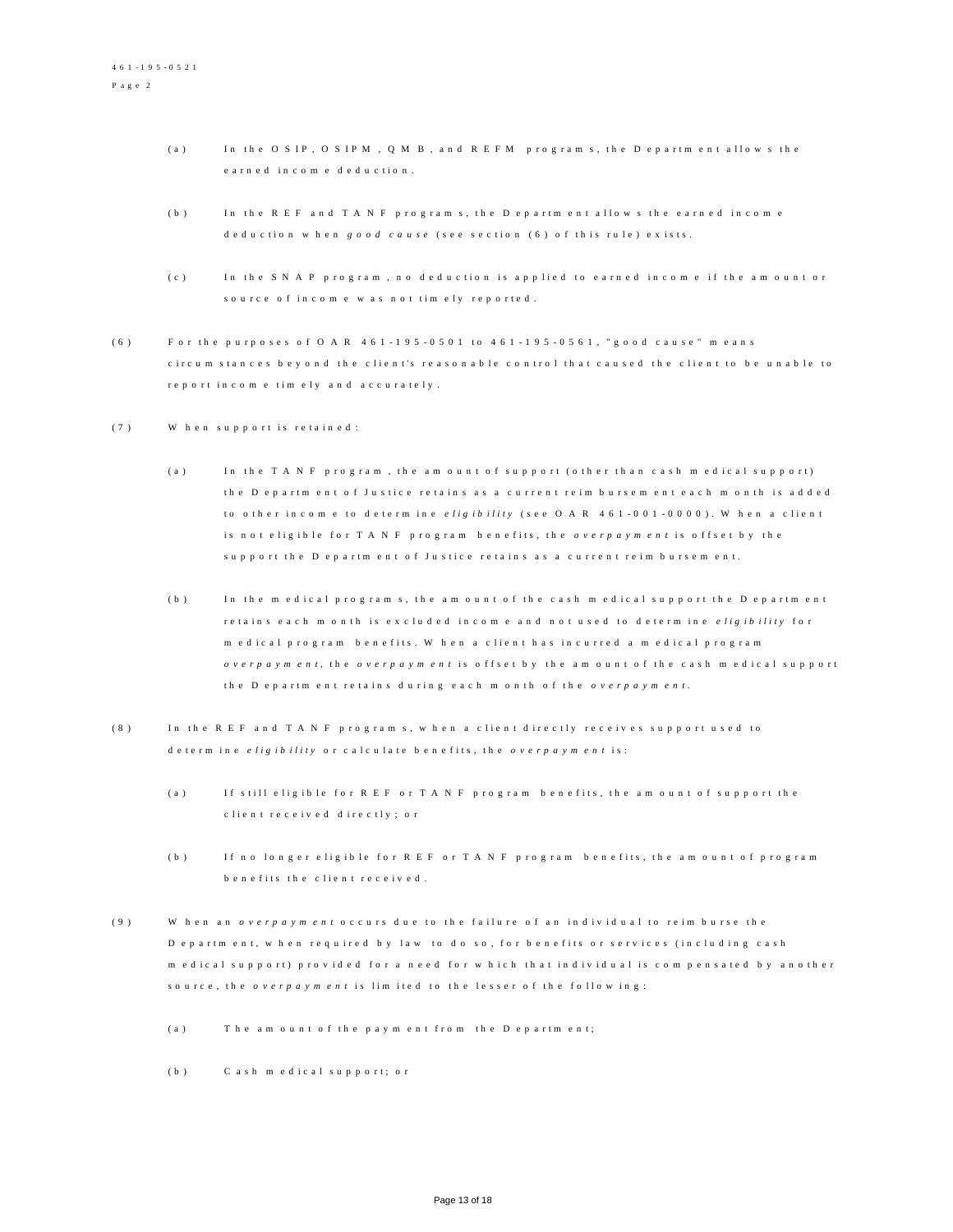- (c) The amount by which the total of all payments exceeds the amount payable for such a need under the Department's rules.
- (10) B en e fits paid during a required *notice period* (see OAR 461-175-0050, OAR 410-200-0120) are included in the calculation of the *overpayment* when:
	- (a) The filing group, OCCS Medical programs *household group* (see OAR 410-200-0015), in eligible student, or *authorized representative* (see OAR 461-115-0090 and O A R 4 1 0 - 200 - 0015) failed to report a change within the reporting time frame u n d e r O A R 4 6 1 - 1 7 0 - 0 0 1 1 o r O A R 4 1 0 - 2 0 0 - 0 2 3 5 ; a n d
	- (b) Sufficient time existed for the Department to adjust the benefits to prevent the *o v e r p a y m e n t* i f t h e f i l i n g g r o u p , O C C S M e d i c a l p r o g r a m *h o u s e h o l d g r o u p* ( s e e O A R 4 1 0 - 2 0 0 - 0 0 1 5), in eligible student, or *authorized representative* (see O A R 461 - 115 - 0090 and OAR 410 - 200 - 0015) had reported the change at any time w ith in the reporting time frame.

#### $(1 1)$  In the SNAP program:

- (a) If the *benefit group* (see OAR 461-110-0750) was categorically eligible, there is no *o v e r p a y m e n t* b a s e d o n r e s o u r c e s .
- (b) For a *filing group* (see OAR 461-110-0370) found eligible for SNAP program b e n e fits under  $O$  A R  $461 - 135 - 0505(1)(a)$  to (c), and the actual income m ade the g roup in eligible for the related program, the group remains categorically eligible for SNAP program benefits as long as the *eligibility* requirement under OAR 461-135 - 0 5 0 5 (1)(d) is met. A *benefit group* of one or two individuals would be en titled to at least the m in im um SNAP program benefit allotment under OAR  $461 - 165 - 0060$ .
- (c) F or a *filing group* found eligible for SNAP program benefits only under OAR  $461 - 135 - 0505(1)(d)$ , and the actual income equals or exceeds 185 percent of the Fed eral Poverty Level, the *filing group* is no longer categorically eligible. The *o v e r p a y m e n t* is the a m o u n t o f S N A P p ro g ram b e n e fits incorrectly received.
- (12) In the OSIP and OSIPM programs, when a client does not pay his or her share of the cost of services (see O A R 4 6 1 - 160 - 0 6 1 0) or the O S IP - E P D or O S IP M - E P D program *p a r tic i p a n t fe e* (see O A R 4 6 1 - 1 6 0 - 0 8 0 0 ) in the m o n th in w hich it is due, an *o v erp a y m ent* is calculated as follows:
	- (a) All payments made by the Department on behalf of the client during the month in q u e s tion are to taled, in cluding but not limited to any payment for:
		- $(A)$  C a p it a tion;
		- (B) L ong term care services;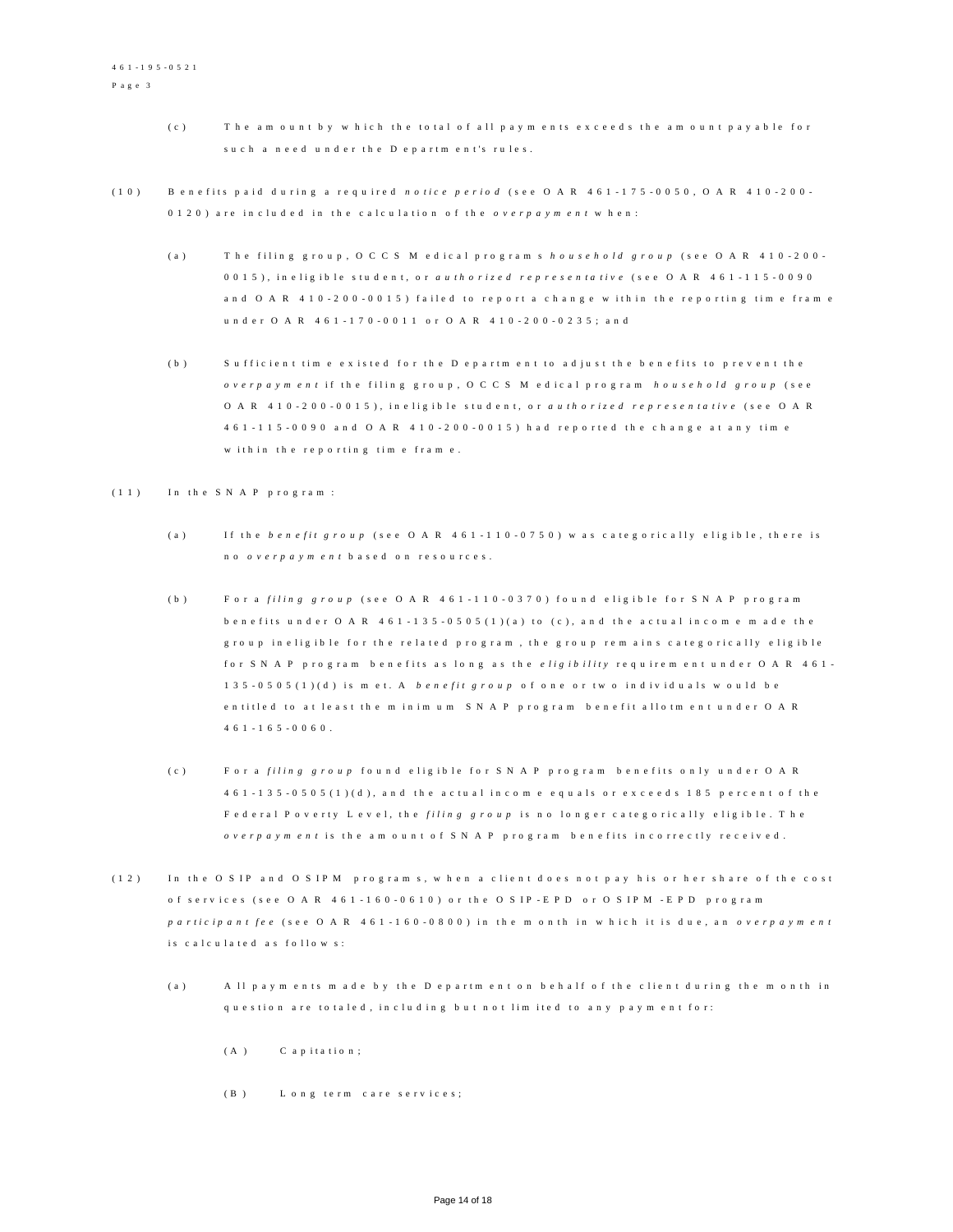- $(C)$  M edical expenses for the month in question;
- (D) Medicare buy-in (when not concurrently eligible for an MSP);
- (E) Medicare Part D;
- (F) Mileage reimbursement;
- (G) Special needs under  $O$  A R  $461 155 0500$  to  $461 155 0710$ ; and
- ( H ) *H o m e a n d c o m m u n i t y - b a s e d c a r e* ( s e e O A R 4 6 1 0 0 1 0030) , i n c l u d i n g h o m e d e liv e r e d m e a l s a n d n o n - m e d i c a l transportation.
- (b) A ny partial or late liability payment made by a client receiving home and *c o m m u n i t y - b a s e d c a r e* i n - h o m e s e r v i c e s o r *p a r t i c i p a n t f e e* p a i d b y a n O S I P - E P D or O S IPM - E P D program client is subtracted from the total calculated under sub section (a) of this section. The rem ainder, if any, is the amount of the *o v e r p a y m e n t* .
- (13) When a client's liability is unreduced pending the outcome of a contested case hearing a b o u t that liability the *overpayment* is the difference between the liability amount d e t e r m in e d in the final order and the amount, if any, the client has repaid.
- (14) In the OCCS M edical programs, OSIPM, OMB, and REFM programs if the client was n o t e lig ible for one program, but during the period in question was eligible for another p r o g r a m :
	- (a) W ith the same benefit level, there is no *overpayment*.
	- (b) With a lesser benefit level, the *overpayment* is the amount of medical program b e n e fit p a y m e n t s m a d e o n b e h a l f o f th e client exceeding the amount for w hich the c lient was e ligible.
- (15) When an *overpayment* is caused by *a dm inistrative error* (see OAR 461-195-0501), any *overpayment* of GA, O SIP, R E F, S F P S S, or T A N F program benefits is not counted as in c o m e w h en d e t er m in in g e ligibility for the OCCS M edical programs, OSIPM, and R E F M p r o g r a m s .
- (16) C red it against an *overpayment* is allowed as follows:
	- (a) In the GA, REF, and TANF programs, a credit is allowed for a client's payment for m edical services made during the period covered by the *overpayment*, in an am ount not to exceed the Department fee schedule for the service, but credit is not a l l o w e d for an elective procedure un less the D epartment authorized the procedure p rior to its completion.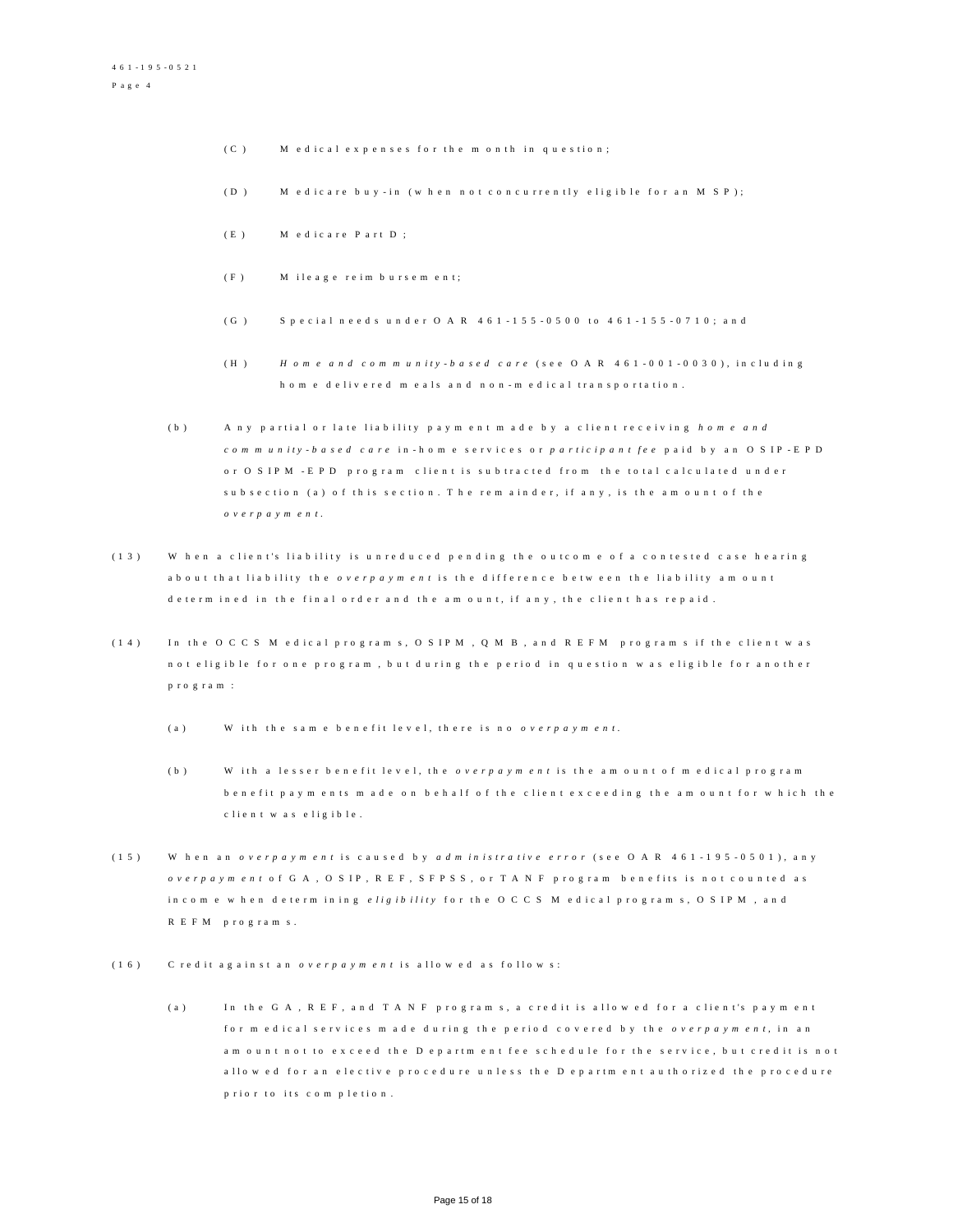- (b) In the SNAP program, if the *overpayment* was caused by unreported earned in c o m e, v e rified child care costs are allowed as a credit to the extent the costs w ould have been deductible under OAR 461-160-0040 and 461-160-0430.
- (c) In the SFPSS and TANF programs, if the *overpayment* is caused by reported e a r n e d in c o m e , a c r e d it is allowed for the P o st - T A N F g r a n t if the client meets *e lig ib ility* under OAR 461-135-1250 and the client has received less than 12 m on th s of P o s t - T A N F p r o g r a m b e n e fits.
- (d) In all programs, for an underpayment of benefits in the program in which the *o v e r p a y m e n t* o c c u r r e d .
- (17) In the SNAP program, in compliance with the American Recovery and Reinvestment Act of 2009, effective A pril 1, 2009 through September 30, 2009, the amount between the n o r m al T h r if t y F o o d P l a n (T F P ) b e n e fit a m o unt under this section and the increased TFP b e n e fit a m o u n t u n d e r O A R 4 6 1 - 155 - 0 190 is not counted in the *overpayment* amount un less the filing group was ineligible for SNAP program benefits.

| No. in Need Group          | M on thly   |
|----------------------------|-------------|
|                            | A m ount    |
| $\mathbf{1}$               | 1 7 6<br>\$ |
| $\overline{c}$             | 3 2 3       |
| 3                          | 4 6 3       |
| $\overline{4}$             | 588         |
| 5                          | 698         |
| 6                          | 8 3 8       |
| $\overline{7}$             | 9 2 6       |
| 8                          | 1, 0 5 8    |
| Each additional individual | 132         |

N orm al T F P f or O c t o b e r 1, 2008 - S e p t e m b e r 30, 2009 S N A P P a y m e n t S tandard (TFP)

- (18) In the REF program, when an individual used or accessed cash benefits in violation of O A R 4 6 1 - 165 - 0 0 1 0 (8) (a), the amount of the *overpayment* is the amount of cash benefits the client used or accessed.
- (19) In the SFPSS and TANF programs, when an individual used or accessed cash benefits in violation of O A R 4 6 1 - 1 6 5 - 0 0 1 0 (9) (a), the am ount of the *overpayment* is the amount of c a s h b e n e fits the client u s e d o r a c c e s s e d .

S t a t . A u t h .: O R S 3 2 9 A .5 0 0 , 4 0 9 .0 5 0 , 4 1 1 .0 6 0 , 4 1 1 .0 7 0 , 4 1 1 .4 0 4 , 4 1 1 .6 6 0 , 4 1 1 .7 0 6 , 4 1 1 .8 1 6 , 4 1 2 . 0 1 4 , 4 1 2 . 0 4 9 , 4 1 2 . 1 2 4 , 4 1 3 . 0 8 5 , 4 1 4 . 2 3 1 , 4 1 4 . 6 8 5 S tats. Im plem ented: O R S 3 2 9 A . 5 0 0, 4 0 9 . 0 1 0, 4 1 1 . 0 6 0, 4 1 1 . 0 7 0, 4 1 1 . 4 0 4, 4 1 1 . 6 2 0, 4 1 1 . 6 3 0, 4 1 1 . 6 3 5 , 4 1 1 . 6 4 0 , 4 1 1 . 6 6 0 , 4 1 1 . 6 9 0 , 4 1 1 . 7 0 6 , 4 1 1 . 8 1 6 , 4 1 2 . 0 1 4 , 4 1 2 . 0 4 9 , 4 1 2 . 1 2 4 , 4 1 4 . 2 3 1 , 4 1 6 . 3 5 0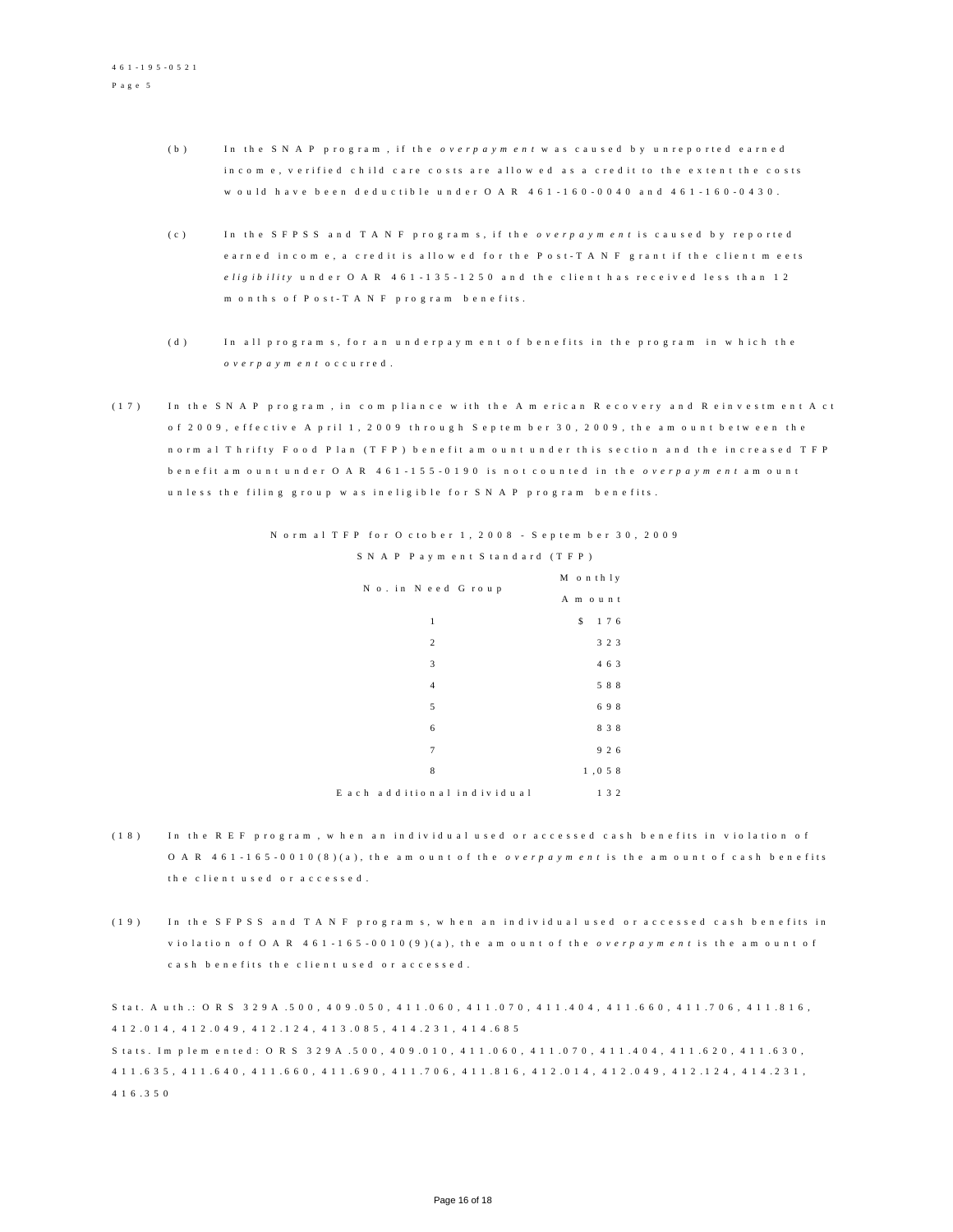### AMEND: 461-195-0541

RULE SUMMARY: OAR 461-195-0541 about liability for overpayments is being amended to update cross-references and indicate when authorized representatives are liable for overpayments. These changes are part of updating the authorized representative rules for Integrated Eligibility.

CHANGES TO RULE:

461-195-0541 Liability for Overpayments ¶

(1) In all programs except the OCCS Medical, OSIP, OSIPM, QMB, REFM, and SNAP programs or a child care program, the following persons are liable for repayment of an overpayment (see OAR 461-195-0501):¶ (a) Each individual in the filing group or required to be in the filing group and the payee when the overpayment was incurred, except an individual who did not reside with and did not know he or she was included in the filing group.¶

(b) A caretaker relative (see OAR 461-001-0000) and his or her spouse (see OAR 461-001-0000) who were not part of, but resided with, the filing group when the overpayment was incurred.¶

(c) A parent (see OAR 461-001-0000) or caretaker relative of a child (see OAR 461-001-0000) in the benefit group (see OAR 461-110-0750) and the spouse of the parent or caretaker relative if the parent, caretaker relative, or spouse was a member of or resided with the filing group when the overpayment was incurred.¶ (d) An individual determined liable for an overpayment remains liable when the individual becomes a member of a new filing group.¶

(e) An authorized representative (see OAR 461-115-0090) when the authorized representative knowingly gave incorrect or incomplete information or intentionally withheld information resulting in the overpayment. T (2) In the OCCS Medical and REFM programs, the following persons are liable for repayment of an overpayment:¶ (a) Each individual in the filing group, the OCCS Medical programs household group (see OAR 410-200-0015), or required to be in the filing group and the payee when the overpayment was incurred, except an individual who;¶ (A) Was a child or dependent child (see OAR 461-001-0000) at the time of the overpayment; or¶ (B) Did not reside with and did not know he or she was included in the filing group.¶

(b) A caretaker relative and his or her spouse who were not part of, but resided with, the filing group or OCCS Medical programs household group (see OAR 410-200-0015) when the overpayment was incurred.¶

(c) A parent or caretaker relative of a child in the filing group or OCCS Medical programs household group (see OAR 410-200-0015) and the spouse of the parent or caretaker relative if the parent, caretaker relative, or spouse was a member of or resided with the filing group or OCCS Medical programs household group when the overpayment was incurred.¶

(d) An authorized representative (see OAR  $461-001115-00090$  and OAR  $410-200-0015$ ) when the authorized representative knowingly gave incorrect or incomplete information or intentionally withheld information that resulted in the overpayment.¶

(3) In a child care program:¶

(a) An overpayment caused by administrative error is collectible as follows:¶

(A) The provider is liable for a provider overpayment made on behalf of a client eligible for child care payments.¶ (B) Each adult in the filing group or required to be in the filing group is liable for an overpayment if the client was not eligible for the payment.¶

(b) Each adult in the filing group or required to be in the filing group is liable for a client overpayment, and a provider is liable for an overpayment caused by the provider. The client and provider are jointly and severally liable for an overpayment caused by both. In the case of an alleged provider overpayment, a provider's failure to provide contemporaneous records of care provided creates a rebuttable presumption that the care was not provided.¶

(c) An adult who cosigned an application with a minor provider applicant is liable for an overpayment incurred by the minor provider.¶